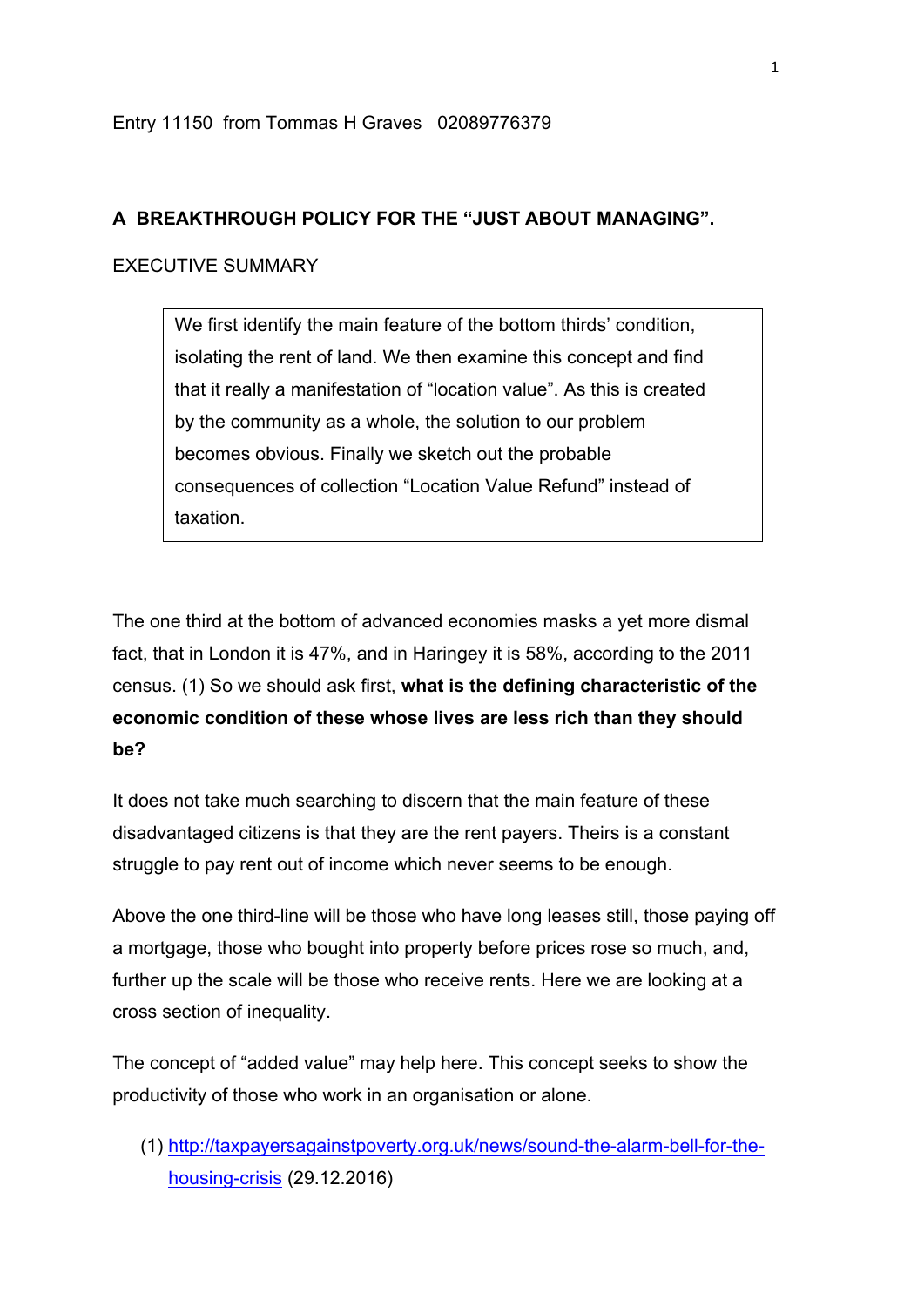From the sales, or output is deducted the cost of using the product of other organisations to arrive at the value created by the work in that place. Then it is usually presented by showing the distribution of that value. The reward for work is the first claim, followed by taxation, interest on capital and rent. For this purpose, we use the term "reward for work" rather than wages, because we wish to show that taxation is now an extremely large part of the claims.

The reward for work is mostly spent on living costs, whilst the taxation is spent by government, which usually does not have enough, and so it borrows the difference. Interest is paid to the providers of capital and becomes unearned income to them but includes compensation for business failure and bad debts.

But rent is different. In terms of value added the rent of a house or man made products would be deducted from output along with other outside costs. But the rent of land is a distribution of added value and turns earned income into unearned income. Those who receive it do not spend it in the same way as those who create it. Thus a gathering wave of rent (of land) moves from the poorest to the richest in a never-ending transfer of wealth.

#### **It is this fact that keeps the one third in their place**.

Thus, we should examine the idea of rent of land. Land by its nature is actually free. The land is here when we arrive and we cannot take it with us. It is as free as the air we breathe! But unlike air it can be enclosed and a sort of phony ownership be attached to it by law. This gives a power to the owner to charge a rent for its use. There is no contract or fair consideration for the rent that may be charged, therefore the only limit is the maximum that a tenant can afford.

Here is an example given by Winston Churchill in his campaign speeches of 1909*. "Some years ago in London there was a toll bar on a bridge across the Thames, and all the working people who lived on the south side of the river had to pay a daily toll of one penny for going and returning from their work. The spectacle of these poor people thus mulcted on so large a proportion of their earnings appealed to the public conscience, an agitation was set on foot,*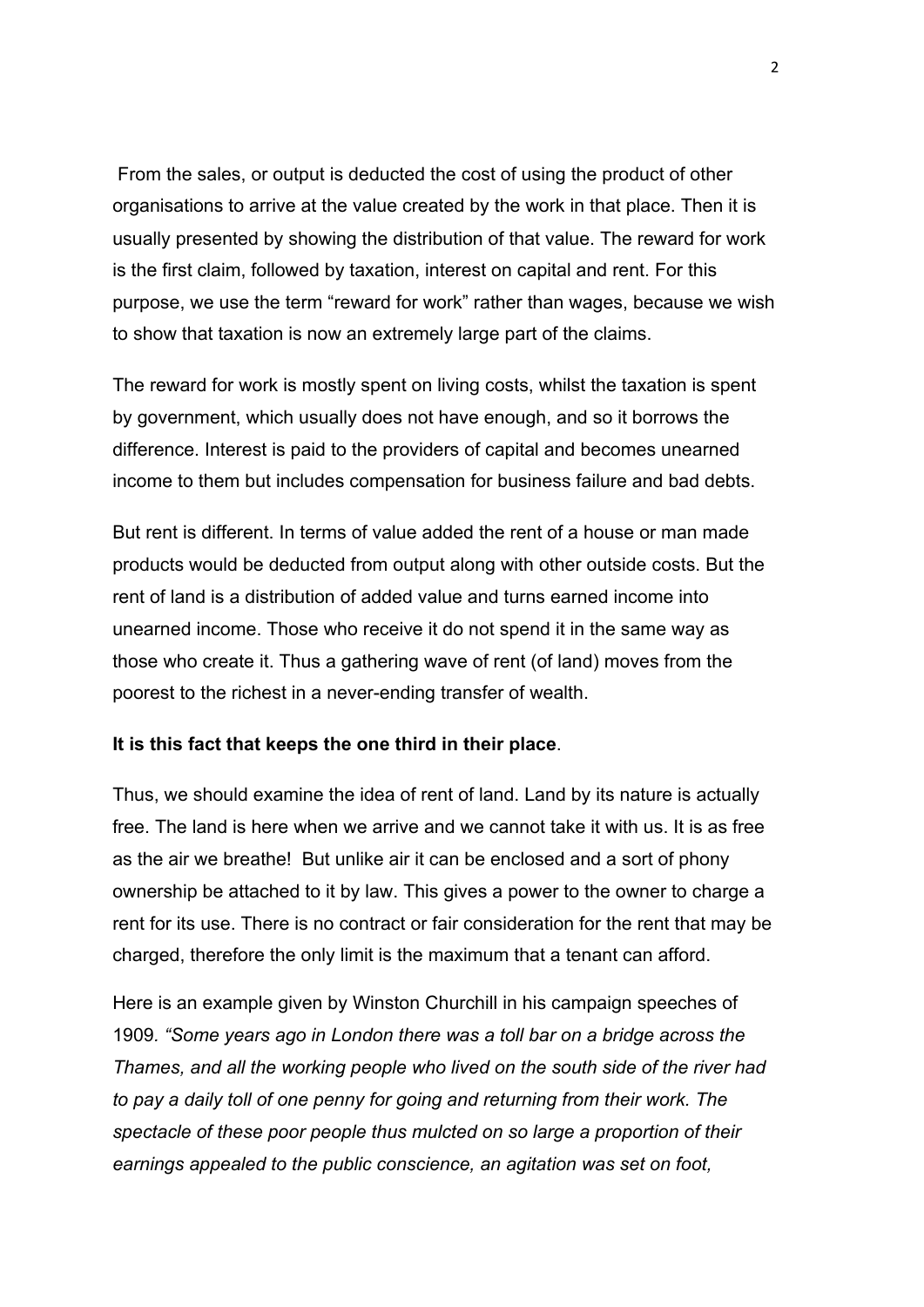*municipal authorities were roused, and at the cost of the ratepayers the bridge was freed and the toll removed. All those people who used the bridge were saved sixpence a week. Within a very short period from that time the rents on the south side of the river were found to have advanced by about sixpence a week, or the amount of the toll which had been remitted."* (2)

**Would it be any different now?** All experience tells us that this is taking place now, under our noses, and inexplicably it is accepted as the way things are.

**So, how did the poorest land up in this quandary?** Let us cast our mind back to the history of the conditions of the working people. In the first place, at the Conquest in 1066, William parcelled out all the land to his supporters, so every farmer had a landlord. He was expected to provide service to the king, so he levied a charge on his "tenants". Bit by bit, the control of the land that was given to the barons morphed into a rent, and instead of being sufficient to meet the king's demands, became the most that the farmers could pay. Skip a few hundred years. The farmers were replaced by sheep as nearly all common land was enclosed. Displaced people drifted to the towns where the recent birth of industry promised them employment. But now they had nothing to sell but their labour. The product of their work belonged to the entrepreneur or landlord. There was no fall back to a piece of land they could call their own. The owners or landlords exploited this position to the maximum, forcing down wages to a minimum. Their condition was aptly described by Dickens and others. (3) The public conscience again arose, just as Churchill describes, and various measures were brought in which alleviated the problem, more by increasing the minimum acceptable than anything else. But the basic conditions were unchanged. The measures had to be paid for, so taxation was introduced, which eventually became paid by those poorest. Of course, such taxes could not be paid for out of a wage already pushed down to the minimum acceptable. The result was that taxation forced down rent.

(2) "The Peoples Rights" by WSC – Jonathan Cape 1970. SBN 224 61748 6

(3) "The Village Labourer" and "The Town Labourer" by JL & B Hammond, Longman Group 1995 ISBN 0-86299-345-8 and 0-7509-0966-8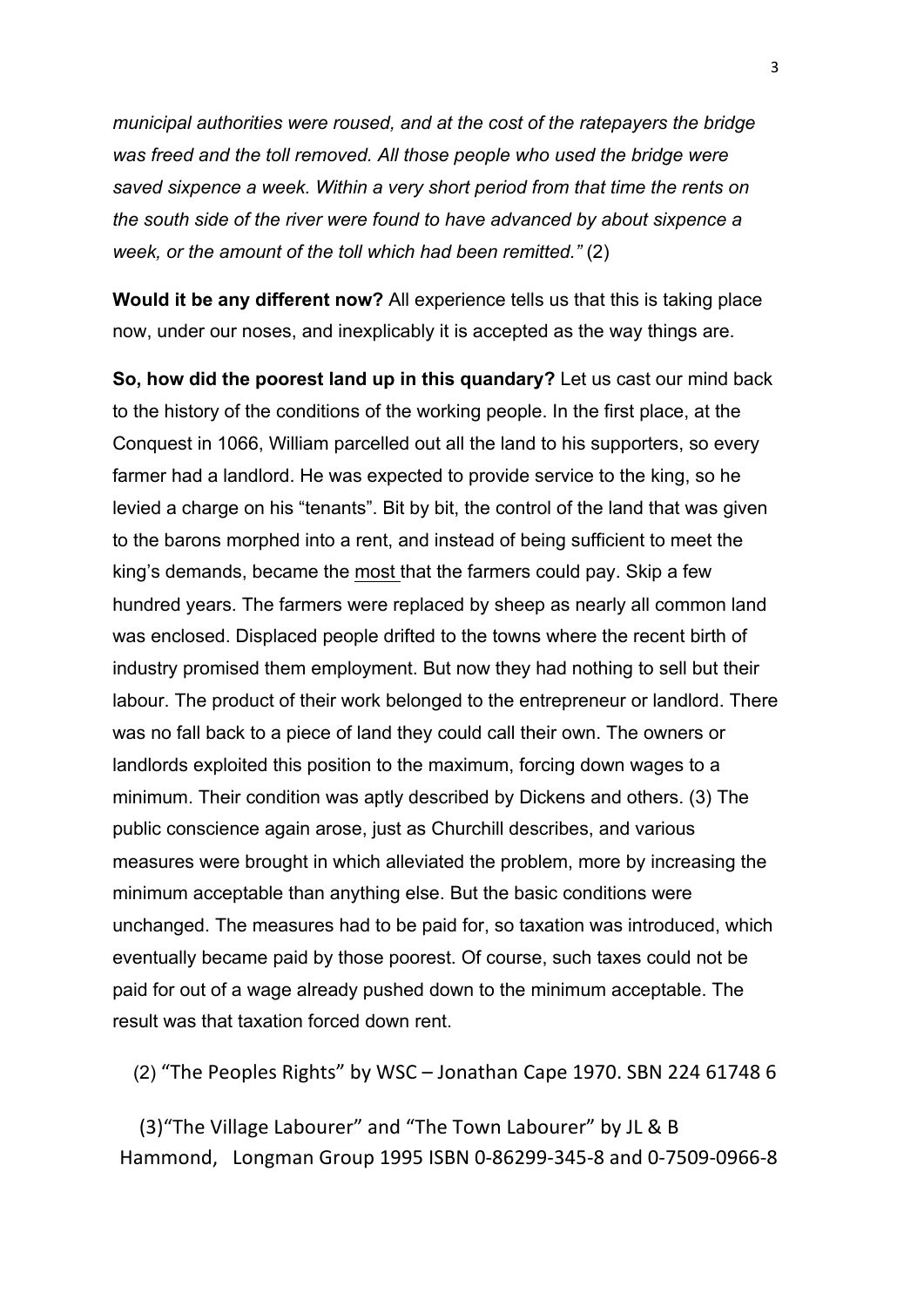And let no-one tell you that the poor do not pay taxes.

#### **What is the burden that the poorest have to pay?**

Recent figures from the ONS show that the lowest quintile of earners paid 31% of their take home pay in indirect taxes, that is VAT, fuel duty, etc.(4) This is even before they hit the thresholds for Income Tax and National Insurance. (5) And they also have to pay Council Tax.

So, we land up with wages (after tax) pushed down to a minimum, whilst tax and rent (for land) compete for the balance. One result is that tax and rent affect each other. When taxes are reduced, rent increases, and with more delay, when taxes are increased rents have to reduce. The price of land is directly related to rent. It is the capitalised purchase price of an indefinite flow of advantages.

The relationship might be 5%, ie land price will be twenty times the rent, but other factors may vary the rate. We can see how this works at present, when stamp duties have been raised for more expensive properties, and this imposed as a one off charge on purchase has brought about a reduction in the price of properties near London and stalled the market, reducing rents a small amount. On the other hand all efforts to make it easier to buy into the market have the effect of increasing land prices

But there is another factor about rent. What does it represent, and why does it vary from place to place? **Or, to put it another way, what gives the landlord the power to charge rent for that which is free?**

Is it something more than simply the law that man must have land to live, and if he is excluded he will pay dearly for access? A combination of taxes and rent represents the facilities provided at that place. Thus, nearness to London creates high ability to pay tax and rent because of infrastructure installed over the years.

(4) ONS paper "The effects of taxes and benefits on household income, 2013/14 page 9.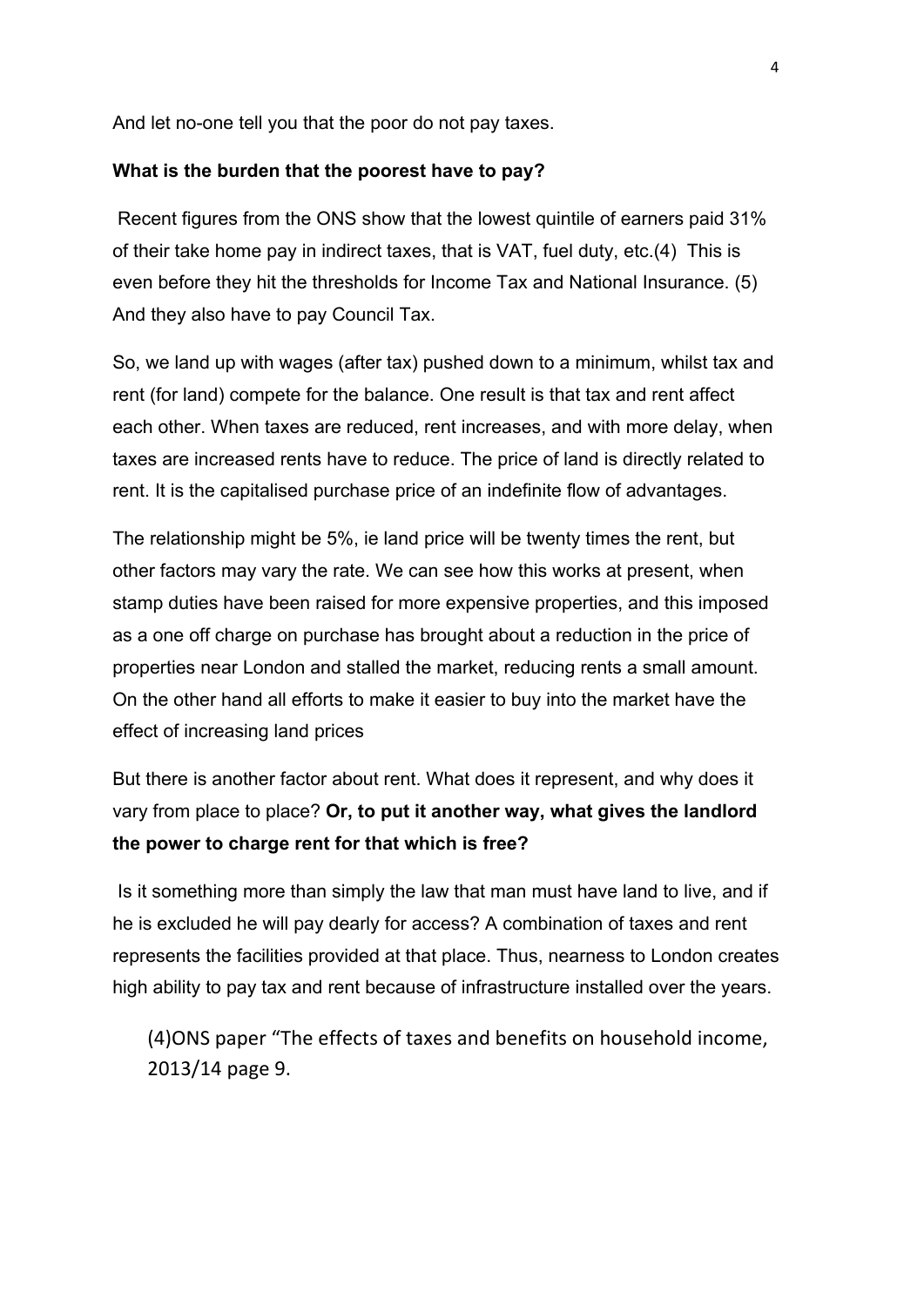In our road in a suburb, we have two nearby stations, a regular train every fifteen minutes, roads that are cared for, police to keep order, a local council to clean the streets and collect our rubbish, water and sewer systems, shops nearby enjoying the same facilities, and a host of other benefits. All of which have been paid for out of taxation or borrowing.

In other words we, the community as a whole, have paid for the locational benefits which give rise to much of the power to charge rents, which are very high in our area. But in other areas the benefits are less. Fewer trains, long distances to travel and so on, so that rents in those places are also less.

## **But why, it must be asked, why if we all pay for these benefits, why do we allow private landlords to benefit from them?**

*So now we come to the crux, and the basis for a solution to the problem. This is what we do. We remove the locational benefit from those who claim ownership of land, and we use it to reduce taxation. The community creates value, and the community gets it back.* 

The cost of **not** doing just that is enormous. First there is the unfairness of those kept in the bottom third in such a way that only extraordinary effort can release them. Second is the damage done by the taxation system adopted by the class of government, historically representing landlords. A large part of taxation is related to wages, in such a way that the cost of employing a person is twice the reward for work that the employee actually enjoys. That amounts to a 100% tax on wages. This has done massive harm to the country. On the one hand the employee has to be able to add value twice what he lives on. Some will fail on this measure, increasing the taxation required. On the other hand it puts this country at a disadvantage to others who attach less tax to wages. (5) Hong Kong is one dramatic example. (6)

(5) "Employers' Burden " see http://landisfree.co.uk/EmployersBurden2015-16.pdf (29.12.16)

(6) "No Debt, High Growth, Low Tax" by Andrew Purves (Shepheard- Walwyn ISBN 978-0- 85683-507-0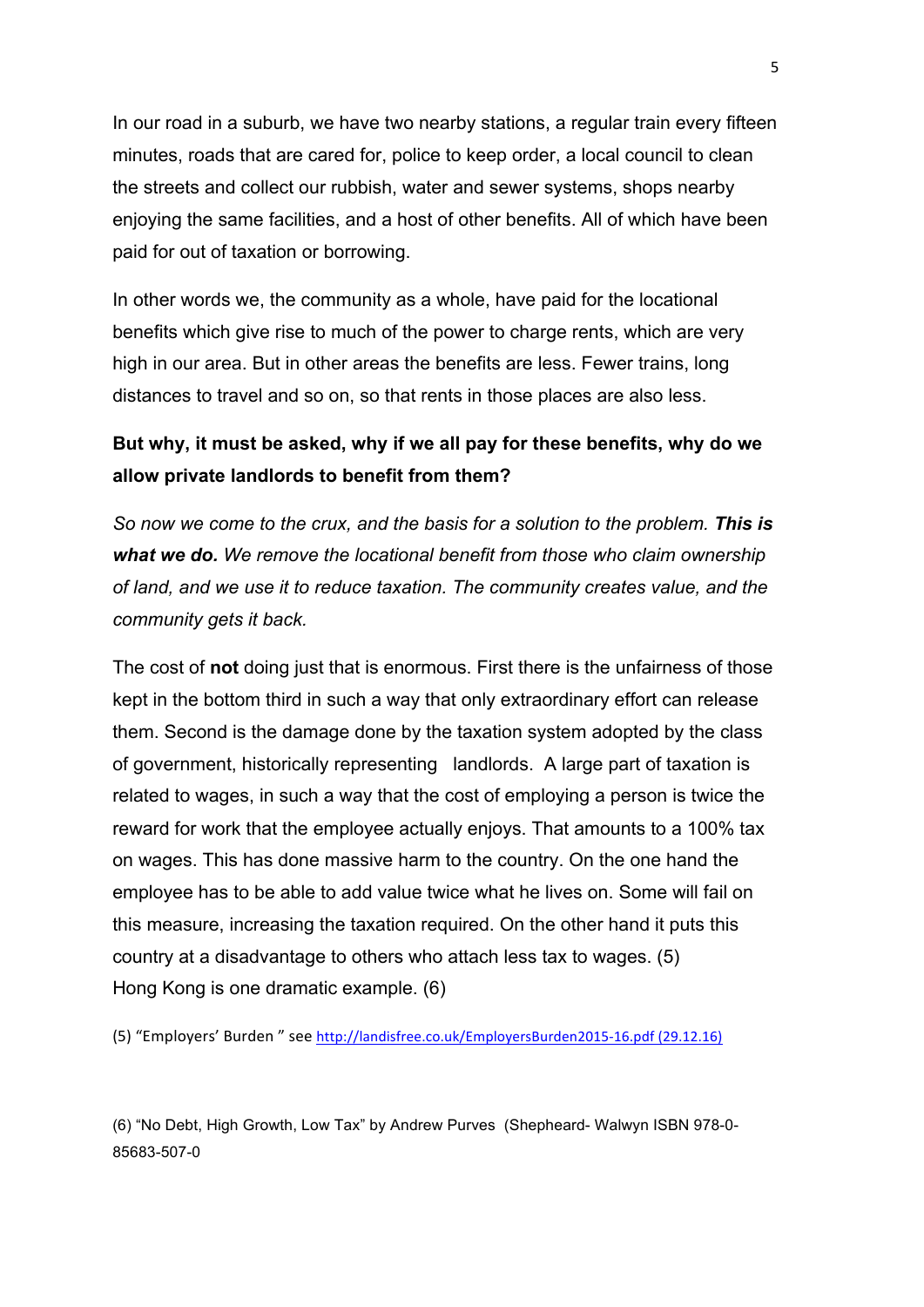# To make the proposal clear we only have to ask three questions;- **What is Location Value? Who create it? Then why have we not got it?**

We can say that taxation as such is wholly unnecessary. For the transfer of location value to the government is a refund of benefits actually received. So we can call our solution to the problem "Location Value Refund".

**What can we expect to follow?** First, the manifestation of unearned inequality would be stopped in its track. The value of land would reduce sharply, so that it could be possible for our disadvantaged to buy a house for the price of a house. Private debt would eventually disappear. If the proceeds of location value were used to reduce taxation, location values would at first rise. The government would find its receipts rising, whilst its expenditure would reduce following an upsurge in employment, probably in the form of self-employment, as people found that sites are available without initial cost. Government would shortly have a surplus of funds to reduce the national debt. Wages would rise as the rent of land no longer pushed them down. A great burden would be lifted from the economy. Tax avoidance would lose its point, as all sites can be readily identified and cannot be moved abroad.

Let us be clear. There is no need to take land away from anyone. But there would be an annual payment according to its location value. This would bring land into use in order to get the locational benefits from which the annual payment is to be met.

Unused land could be returned to the community, and made available to another user, who might use it in another way. Planning and land use restrictions can still be set as now. Complete land registration would be required.

In order to add imagination to our proposal, here follows a long term vision.

*"***Let us suppose** that we have come to realise the force of natural law, and decided to collect public revenue in the form of location value refunds and eliminate the disastrous tax system we had in its place. The transition has been tricky, as we have had to unwind so many unnatural results of the old system.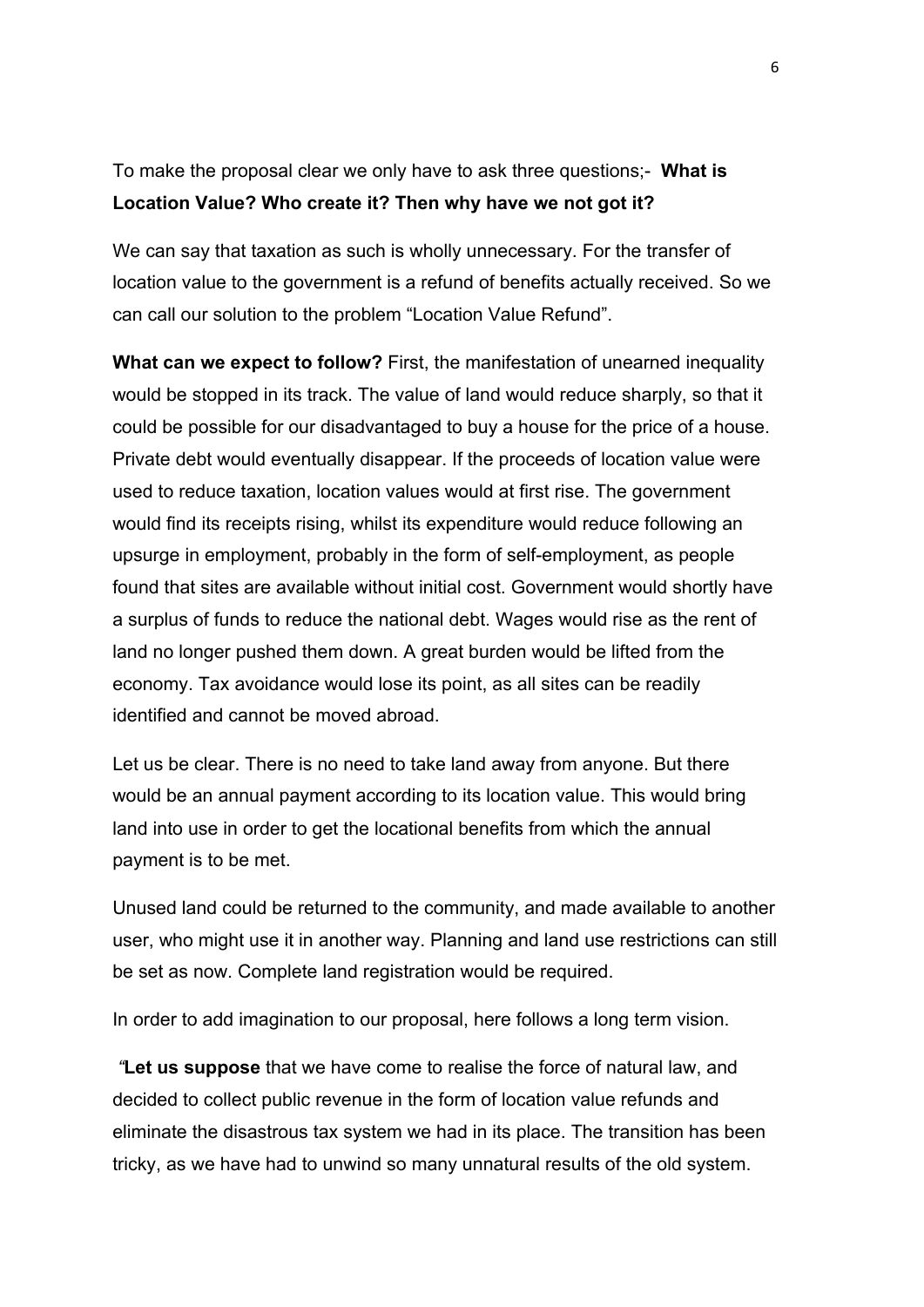So here we are thirty years on. Why thirty? It has taken a generation to deal with the disastrous effects of a wholly dysfunctional tax system. By now, we no longer attach the vast bulk of our taxes to wages.

We have devised a suitable mechanism to collect public revenue, that is, that part of production attributable to the efforts of the whole community. The result of the efforts of individuals are retained in full – no tax deductions. . The cost of living has come down by the cancellation of all indirect taxes – VAT, petrol duty and all the rest. A great rebalancing has taken place. The general level of wages has risen to the maximum available from the best site still available for use. The accumulation of wealth in the hands of those who thought "this land is mine" has been stopped in its track. As public revenue was gradually collected, the value of land has fallen, and now has no private value. Landowners still have their land, so long as they pay the appropriate annual charge, but land is no longer counted as wealth. A house can now be bought for the price of a house. Mortgages have fallen to a small proportion compared with the old basis. The level of debt has plummeted, and the money supply likewise. Those who took out mortgages when they had to purchase the land as well as the house have been encouraged to honour the debt they took on, and many find that the increase in wages makes this possible. But also a debt forgiveness scheme has been set up, whereby those whose accumulated assets arose partly or wholly from land appreciation before the changes can voluntarily hand this to the scheme, which is used to reduce all old mortgages pro-rata. This has become possible following the realisation that land is a free gift, without which the changes noted above would not have been possible.

After about twenty years, government expenditure began to fall as some parts of the welfare state became unclaimed. It was found that public revenue was buoyant as the cancellation of taxation added to it but impacted on city centres instead of marginal areas. For some years is has been possible to reduce government debt, and there is speculation about what might be done with a surplus in future. But much infrastructure improvement has been funded, and the fact that this is speedily paid for by an increase in public revenue has created a wholly different attitude".